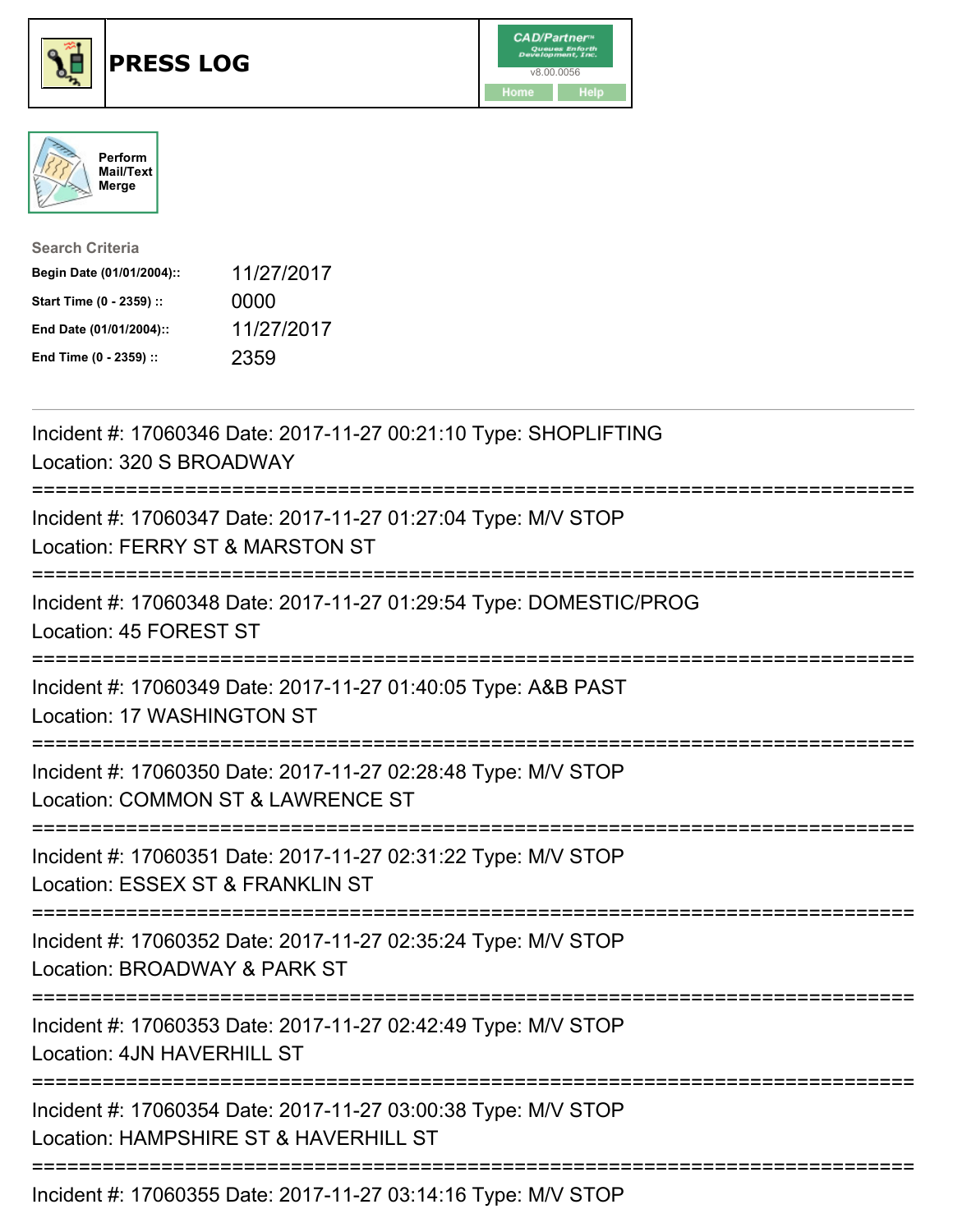| Location: ANDOVER ST & PARKER ST                                                                                         |
|--------------------------------------------------------------------------------------------------------------------------|
| Incident #: 17060356 Date: 2017-11-27 03:28:45 Type: M/V STOP<br>Location: BENNINGTON ST & FERN ST                       |
| Incident #: 17060357 Date: 2017-11-27 03:31:39 Type: NOISE ORD<br>Location: 81 WEST ST #2 FL 2                           |
| Incident #: 17060358 Date: 2017-11-27 03:38:17 Type: M/V STOP<br>Location: CANAL ST & MARSTON ST<br>==================== |
| Incident #: 17060359 Date: 2017-11-27 04:00:27 Type: M/V STOP<br>Location: HAMPSHIRE ST & LOWELL ST                      |
| Incident #: 17060360 Date: 2017-11-27 04:16:00 Type: M/V STOP<br>Location: RT 114 & DURSO                                |
| Incident #: 17060361 Date: 2017-11-27 04:34:52 Type: M/V STOP<br>Location: HAVERHILL ST & MORTON ST                      |
| Incident #: 17060362 Date: 2017-11-27 04:45:48 Type: M/V STOP<br>Location: AVON ST & TRINITY ST                          |
| Incident #: 17060363 Date: 2017-11-27 04:47:41 Type: M/V STOP<br>Location: AVON ST & TRINITY ST                          |
| Incident #: 17060364 Date: 2017-11-27 04:54:59 Type: AUTO ACC/UNK PI<br>Location: 525 ESSEX ST                           |
| Incident #: 17060365 Date: 2017-11-27 05:48:09 Type: ALARM/BURG<br>Location: RIVERWALK / 280 MERRIMACK ST                |
| Incident #: 17060366 Date: 2017-11-27 05:58:39 Type: AUTO ACC/UNK PI<br>Location: 176 WATER ST                           |
| Incident #: 17060367 Date: 2017-11-27 06:08:28 Type: M/V STOP<br><b>Location: EVERETT ST</b>                             |
| Incident #: 17060368 Date: 2017-11-27 06:12:36 Type: M/V STOP<br>Location: BROADWAY & CROSS ST                           |
| $D_{\text{max}}$ , 0047.44.07.00.44.00 T, $\text{max}$ , DQF/DAOT                                                        |

Incident #: 17060369 Date: 2017-11-27 06:14:39 Type: B&E/PAST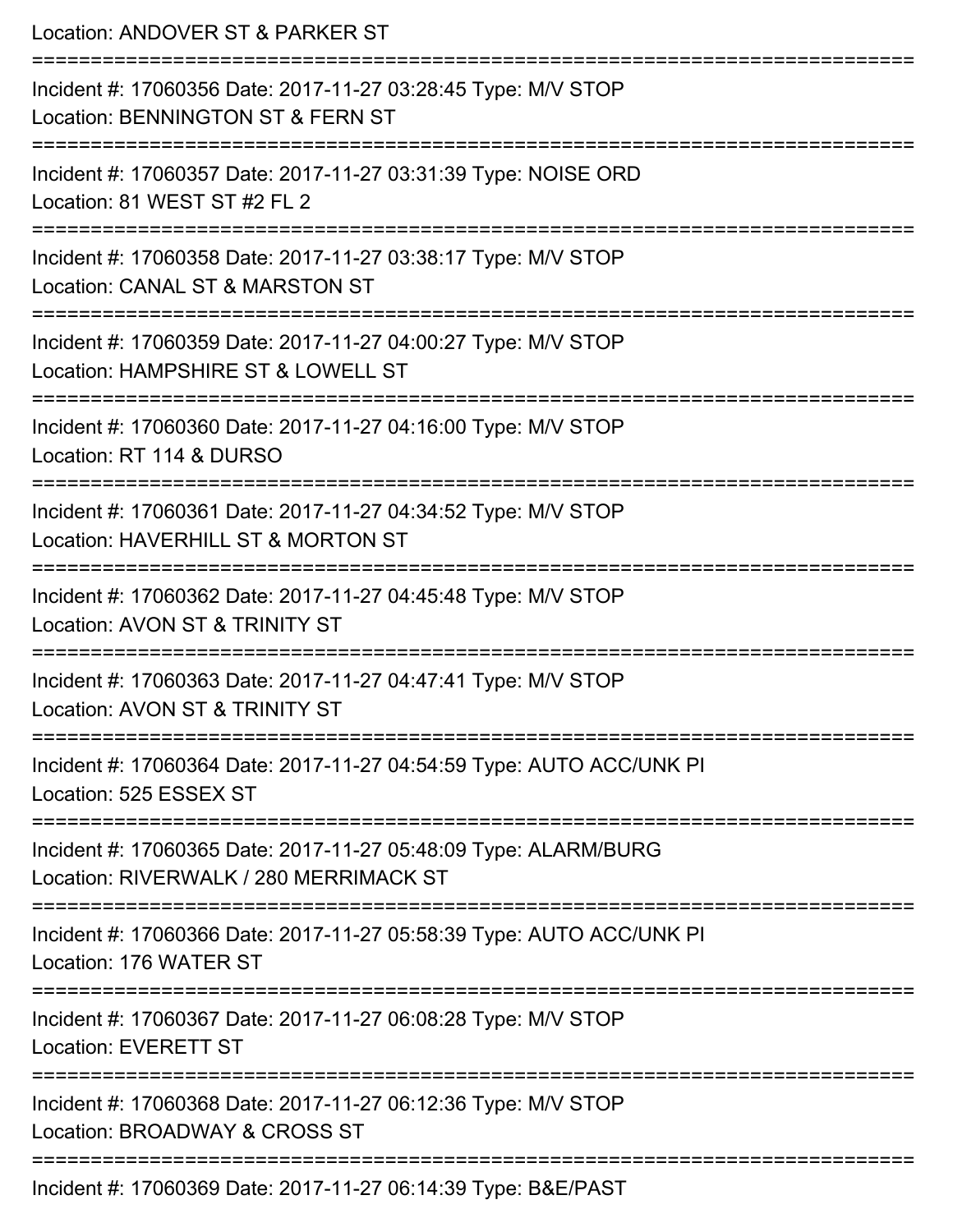| Incident #: 17060370 Date: 2017-11-27 06:20:39 Type: M/V STOP<br>Location: BROADWAY & CROSS ST                    |
|-------------------------------------------------------------------------------------------------------------------|
| Incident #: 17060371 Date: 2017-11-27 07:11:00 Type: PARK & WALK<br>Location: 205 BROADWAY                        |
| Incident #: 17060372 Date: 2017-11-27 07:24:12 Type: M/V STOP<br>Location: 439 S BROADWAY                         |
| Incident #: 17060373 Date: 2017-11-27 07:37:55 Type: CLOSE STREET<br>Location: CROSS ST & HOLLY ST                |
| Incident #: 17060374 Date: 2017-11-27 07:50:39 Type: M/V STOP<br>Location: BROADWAY & CROSS ST                    |
| Incident #: 17060375 Date: 2017-11-27 08:03:27 Type: ALARM/BURG<br>Location: DIAZ RESIDENCE / 59 AMHERST ST       |
| Incident #: 17060377 Date: 2017-11-27 08:18:49 Type: LARCENY/PAST<br>Location: 383 HAVERHILL ST                   |
| Incident #: 17060376 Date: 2017-11-27 08:19:11 Type: M/V STOP<br>Location: MAPLE ST & WHITE ST                    |
| Incident #: 17060378 Date: 2017-11-27 08:22:42 Type: MV/BLOCKING<br>Location: 395 HOWARD ST                       |
| Incident #: 17060379 Date: 2017-11-27 08:34:55 Type: MV/BLOCKING<br>Location: 46 AVON ST                          |
| Incident #: 17060380 Date: 2017-11-27 08:40:36 Type: MEDIC SUPPORT<br>Location: EL MELLO MARKET / 187 LAWRENCE ST |
| Incident #: 17060381 Date: 2017-11-27 08:55:20 Type: ANIMAL COMPL<br><b>Location: MECHANIC</b>                    |
| Incident #: 17060382 Date: 2017-11-27 09:20:54 Type: AUTO ACC/UNK PI<br>Location: AVON ST & JACKSON ST            |
| Incident #: 17060383 Date: 2017-11-27 09:31:25 Type: INVESTIGATION                                                |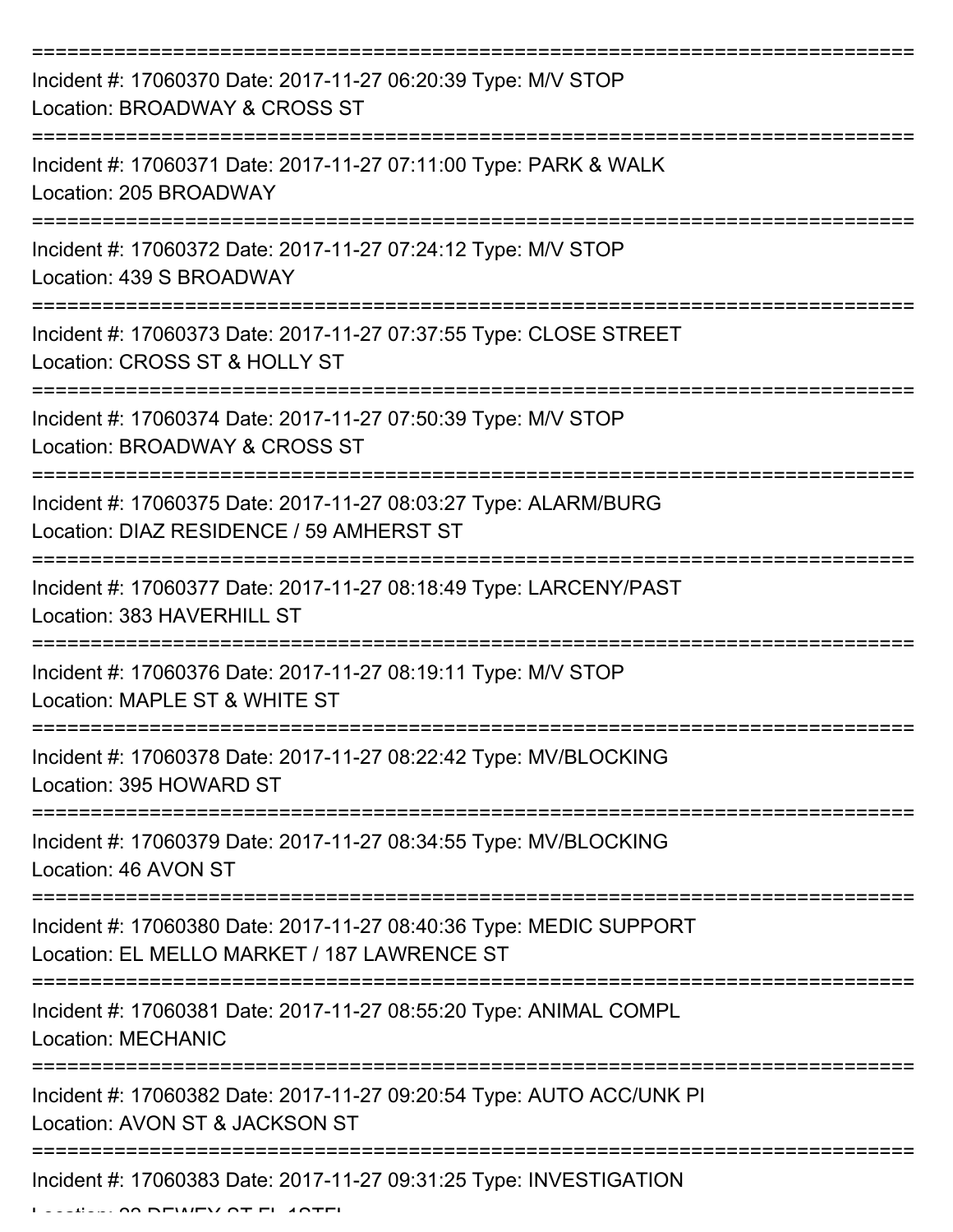| Incident #: 17060384 Date: 2017-11-27 09:46:08 Type: SUICIDE ATTEMPT<br>Location: S UNION ST & WINTHROP AV            |
|-----------------------------------------------------------------------------------------------------------------------|
| Incident #: 17060385 Date: 2017-11-27 09:48:23 Type: RECOV/STOL/MV<br>Location: 42 HOLLY ST                           |
| Incident #: 17060386 Date: 2017-11-27 10:11:25 Type: INVESTIGATION<br>Location: LAWRENCE HIGH SCHOOL / 70 N PARISH RD |
| Incident #: 17060387 Date: 2017-11-27 10:13:31 Type: FIGHT<br>Location: MCDONALDS / 50 BROADWAY                       |
| Incident #: 17060388 Date: 2017-11-27 10:25:41 Type: B&E/PAST<br>Location: 300 CANAL ST FL 2                          |
| Incident #: 17060389 Date: 2017-11-27 10:27:52 Type: M/V STOP<br>Location: ANDOVER ST & DIAMOND ST                    |
| Incident #: 17060390 Date: 2017-11-27 10:28:52 Type: M/V STOP<br>Location: 39 BOXFORD ST                              |
| Incident #: 17060391 Date: 2017-11-27 10:36:14 Type: M/V STOP<br>Location: 30 SALEM ST                                |
| Incident #: 17060392 Date: 2017-11-27 10:40:50 Type: 209A/SERVE<br>Location: 27 WOODLAND ST                           |
| Incident #: 17060393 Date: 2017-11-27 10:41:26 Type: M/V STOP<br>Location: AMES ST & YALE ST                          |
| Incident #: 17060394 Date: 2017-11-27 10:41:49 Type: 209A/SERVE<br>Location: 90 LOWELL ST                             |
| Incident #: 17060397 Date: 2017-11-27 10:41:58 Type: CK WELL BEING<br>Location: BANK OF AMERICA / 67 WINTHROP AV      |
| Incident #: 17060395 Date: 2017-11-27 10:43:06 Type: M/V STOP<br>Location: 55 FERRY ST                                |
| Incident #: 17060396 Date: 2017-11-27 10:43:35 Type: 209A/SERVE                                                       |

Location: 00 LOWELL ST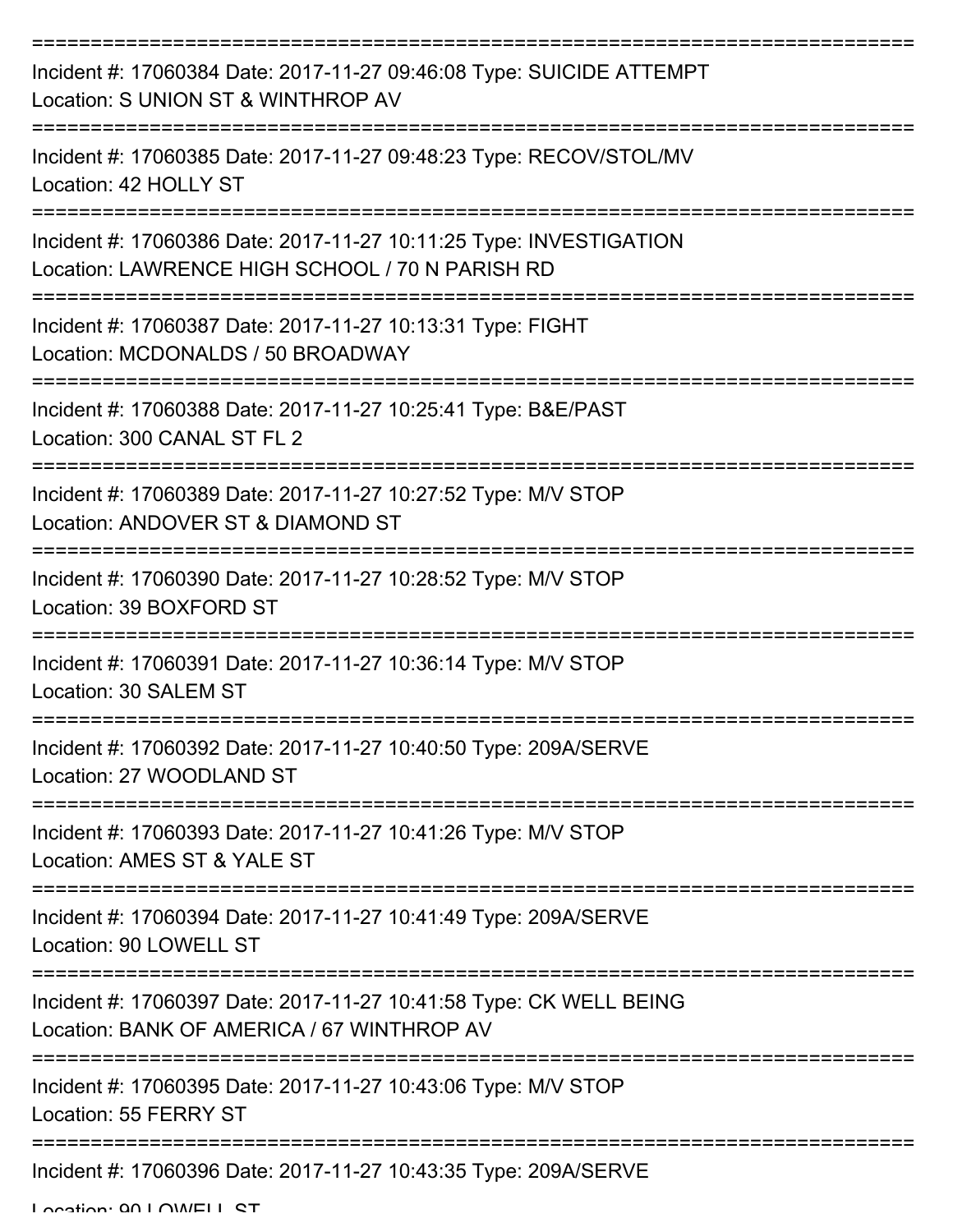| Incident #: 17060398 Date: 2017-11-27 10:44:28 Type: 209A/SERVE<br>Location: 90 LOWELL ST         |
|---------------------------------------------------------------------------------------------------|
| Incident #: 17060399 Date: 2017-11-27 10:49:17 Type: M/V STOP<br>Location: AMES ST & ESSEX ST     |
| Incident #: 17060401 Date: 2017-11-27 10:50:54 Type: TOW OF M/V<br>Location: 6 VERMONT ST         |
| Incident #: 17060400 Date: 2017-11-27 10:51:57 Type: 209A/SERVE<br>Location: 90 LOWELL ST         |
| Incident #: 17060402 Date: 2017-11-27 10:52:45 Type: 209A/SERVE<br>Location: 90 LOWELL ST         |
| Incident #: 17060403 Date: 2017-11-27 10:53:43 Type: 209A/SERVE<br>Location: 90 LOWELL ST         |
| Incident #: 17060404 Date: 2017-11-27 10:54:34 Type: 209A/SERVE<br>Location: 90 LOWELL ST         |
| Incident #: 17060405 Date: 2017-11-27 11:00:56 Type: AUTO ACC/NO PI<br>Location: 439 S UNION ST   |
| Incident #: 17060406 Date: 2017-11-27 11:13:37 Type: M/V STOP<br>Location: BEVEL & HAVERHILL ST   |
| Incident #: 17060407 Date: 2017-11-27 11:24:42 Type: SUS PERS/MV<br><b>Location: HIGH ST</b>      |
| Incident #: 17060410 Date: 2017-11-27 11:41:06 Type: LARCENY/MV/PAST<br>Location: 7 GRAICHEN TER  |
| Incident #: 17060408 Date: 2017-11-27 11:42:57 Type: DRUG VIO<br>Location: N PARISH & PHILLIPS ST |
| Incident #: 17060409 Date: 2017-11-27 11:45:36 Type: SUS PERS/MV<br><b>Location: MCFARLIN CT</b>  |
| Incident #: 17060411 Date: 2017-11-27 11:54:01 Type: INVESTIGATION<br>Location: 1 GROCERY WY      |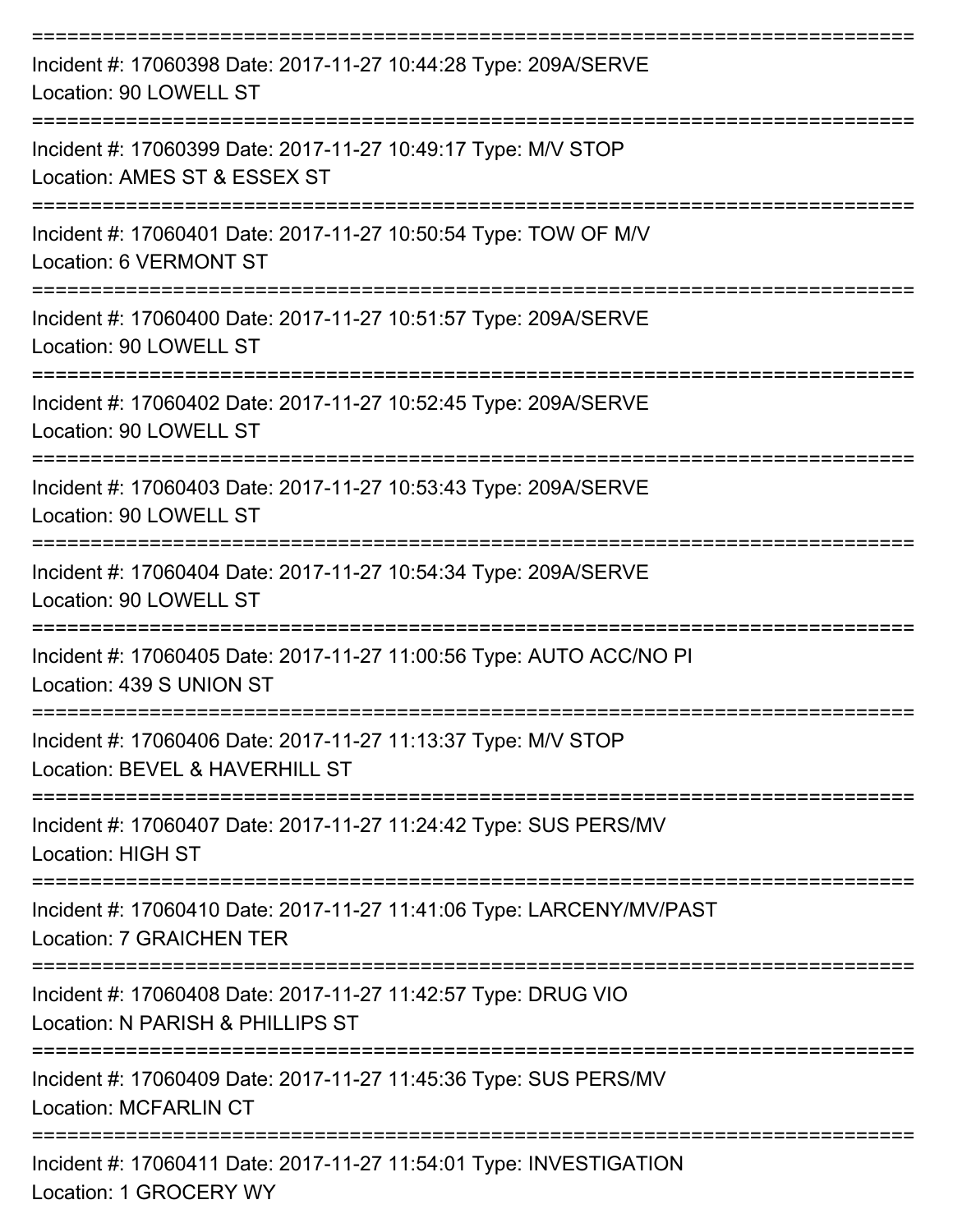| Incident #: 17060412 Date: 2017-11-27 11:56:15 Type: 209A/SERVE<br>Location: 6 OAKLAND RD                                        |
|----------------------------------------------------------------------------------------------------------------------------------|
| Incident #: 17060413 Date: 2017-11-27 12:00:12 Type: LARCENY/PAST<br>Location: 12 SALEM ST                                       |
| Incident #: 17060416 Date: 2017-11-27 12:01:23 Type: LARCENY/PAST<br>Location: 105 FOSTER ST                                     |
| Incident #: 17060414 Date: 2017-11-27 12:04:47 Type: KEEP PEACE<br>Location: 154 SARATOGA ST                                     |
| Incident #: 17060415 Date: 2017-11-27 12:12:19 Type: SUS PERS/MV<br>Location: 19 SHERIDAN ST                                     |
| Incident #: 17060417 Date: 2017-11-27 12:16:43 Type: TOW/REPOSSED<br>Location: 585 HAVERHILL ST                                  |
| Incident #: 17060418 Date: 2017-11-27 12:20:58 Type: TOW/REPOSSED<br>Location: 30 PLEASANT TER                                   |
| ==================================<br>Incident #: 17060419 Date: 2017-11-27 12:23:42 Type: TOW/REPOSSED<br>Location: 49 EUTAW ST |
| Incident #: 17060420 Date: 2017-11-27 12:28:24 Type: M/V STOP<br>Location: FALLS BRIDGE / null                                   |
| Incident #: 17060421 Date: 2017-11-27 12:31:01 Type: FRAUD<br>Location: 568 MARKET ST                                            |
| ==========================<br>Incident #: 17060422 Date: 2017-11-27 12:34:02 Type: ALARM/BURG<br>Location: 360 MERRIMACK ST      |
| Incident #: 17060423 Date: 2017-11-27 12:37:13 Type: M/V STOP<br>Location: ALBION ST & KENDRICK ST                               |
| Incident #: 17060424 Date: 2017-11-27 12:41:21 Type: SUS PERS/MV<br>Location: BRANCO THE FLORIST / 89 ESSEX ST                   |
| Incident #: 17060425 Date: 2017-11-27 12:46:05 Type: ALARM/BURG<br>Location: 57 KING ST                                          |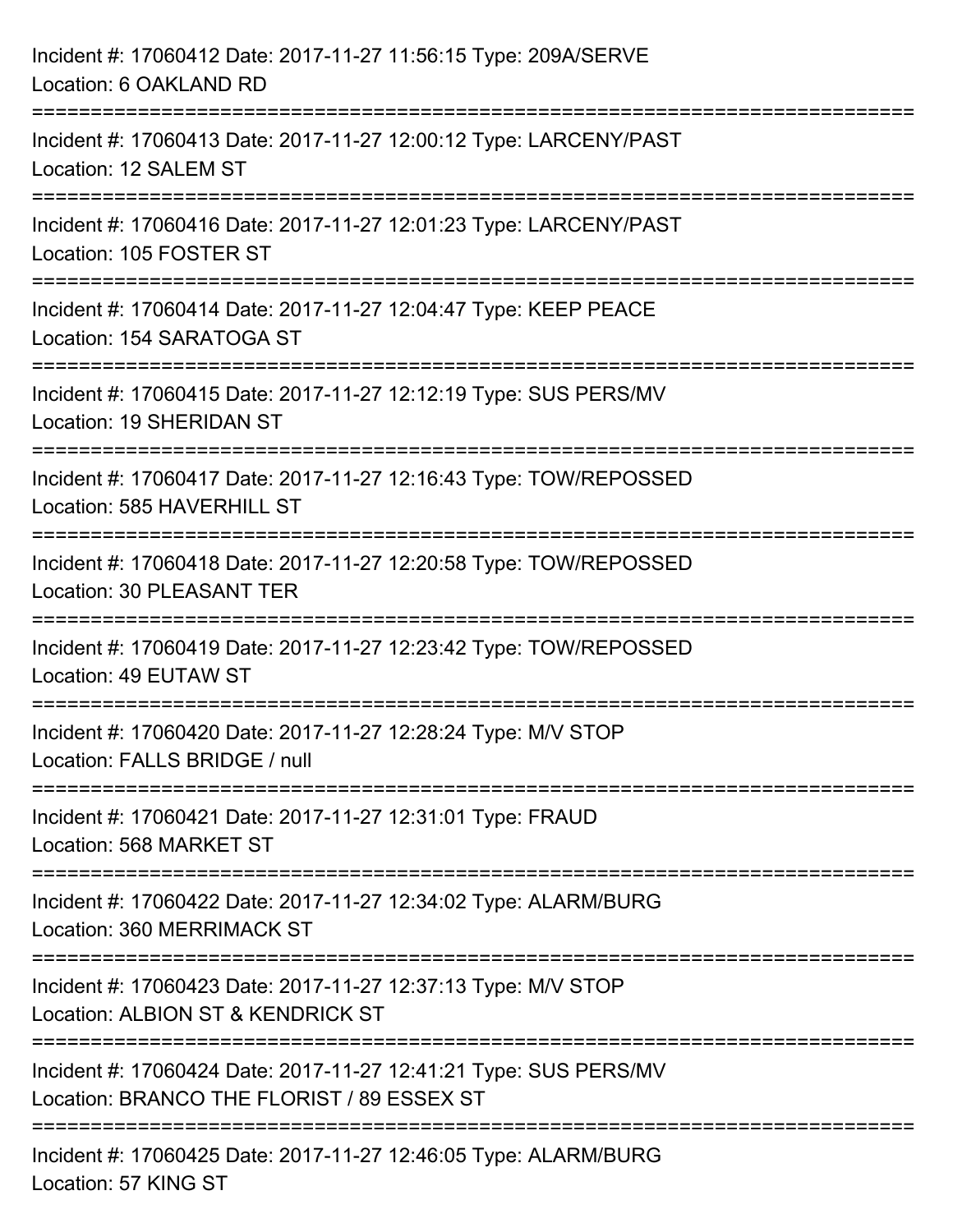| Incident #: 17060426 Date: 2017-11-27 13:12:11 Type: 209A/SERVE<br>Location: 16 SARGENT ST                                              |
|-----------------------------------------------------------------------------------------------------------------------------------------|
| Incident #: 17060427 Date: 2017-11-27 13:19:02 Type: TOW/REPOSSED<br>Location: 5 BICKNELL TER                                           |
| Incident #: 17060428 Date: 2017-11-27 13:37:26 Type: WARRANT SERVE<br>Location: 61 ABBOTT ST                                            |
| Incident #: 17060429 Date: 2017-11-27 13:45:38 Type: INVESTIGATION<br>Location: 70 NORTH PARISH                                         |
| Incident #: 17060430 Date: 2017-11-27 13:47:05 Type: B&E/PAST<br>Location: 186 MT VERNON ST #APT1<br>================================== |
| Incident #: 17060431 Date: 2017-11-27 13:51:32 Type: TENANT PROB<br>Location: 269 HAVERHILL ST                                          |
| Incident #: 17060432 Date: 2017-11-27 13:55:45 Type: M/V STOP<br>Location: 93 AMES ST                                                   |
| Incident #: 17060433 Date: 2017-11-27 14:00:16 Type: 209A/SERVE<br>Location: 109 UNION ST                                               |
| Incident #: 17060434 Date: 2017-11-27 14:03:44 Type: SUS PERS/MV<br>Location: 73 WINTHROP AVE                                           |
| Incident #: 17060435 Date: 2017-11-27 14:08:26 Type: LARCENY/MV/PAST<br>Location: 380 SOUTH ST                                          |
| Incident #: 17060436 Date: 2017-11-27 14:28:08 Type: INVESTIGATION<br>Location: 90 LOWELL ST                                            |
| Incident #: 17060437 Date: 2017-11-27 14:37:04 Type: THREATS<br>Location: 60 ISLAND ST                                                  |
| Incident #: 17060440 Date: 2017-11-27 14:41:36 Type: LARCENY/MV/PAST<br>Location: 141 AMESBURY ST                                       |
| Incident #: 17060438 Date: 2017-11-27 14:45:01 Type: WIRE DOWN<br><b>Location: PROSPECT ST</b>                                          |

===========================================================================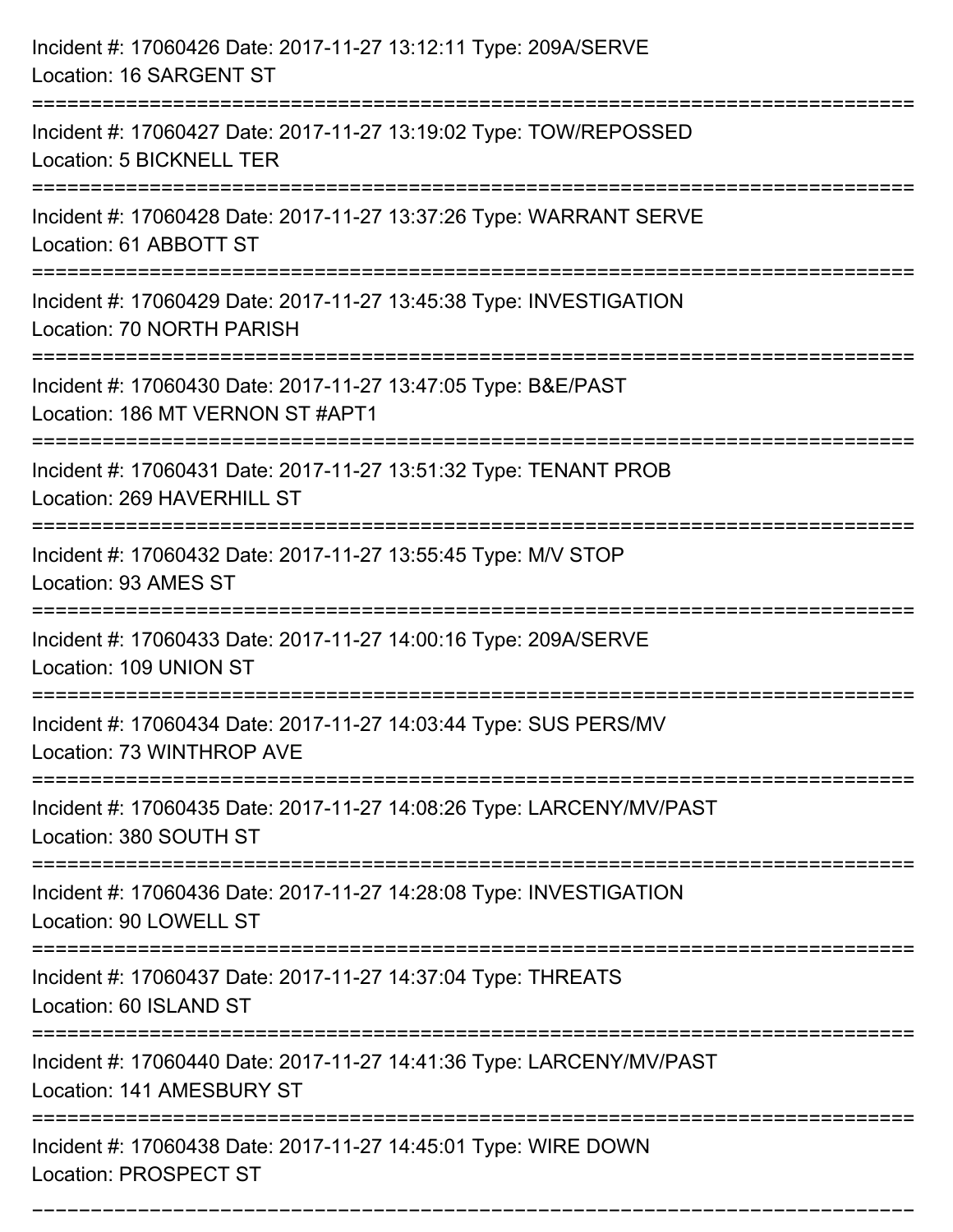| Incident #: 17060439 Date: 2017-11-27 14:46:36 Type: M/V STOP<br>Location: COMMON ST & JACKSON ST                                          |
|--------------------------------------------------------------------------------------------------------------------------------------------|
| .----------------------------<br>Incident #: 17060442 Date: 2017-11-27 14:50:44 Type: SUS PERS/MV<br>Location: 185 NEWBURY ST              |
| Incident #: 17060441 Date: 2017-11-27 14:54:17 Type: M/V STOP<br>Location: LAWRENCE ST & OAK ST                                            |
| Incident #: 17060443 Date: 2017-11-27 14:57:41 Type: M/V STOP<br><b>Location: AMES ST</b>                                                  |
| Incident #: 17060445 Date: 2017-11-27 14:59:49 Type: SUS PERS/MV<br>Location: HAVERHILL ST & WARREN ST<br>================================ |
| Incident #: 17060444 Date: 2017-11-27 14:59:50 Type: AUTO ACC/UNK PI<br>Location: 514 HAVERHILL ST                                         |
| Incident #: 17060446 Date: 2017-11-27 15:01:18 Type: AUTO ACC/NO PI<br>Location: 185 LAWRENCE ST                                           |
| Incident #: 17060447 Date: 2017-11-27 15:03:48 Type: HIT & RUN M/V<br>Location: PARKER ST & SPRINGFIELD ST                                 |
| Incident #: 17060448 Date: 2017-11-27 15:05:37 Type: SUS PERS/MV<br>Location: BROOK ST & MILFORD ST                                        |
| Incident #: 17060449 Date: 2017-11-27 15:19:21 Type: AUTO ACC/NO PI<br>Location: 631 ESSEX ST                                              |
| Incident #: 17060450 Date: 2017-11-27 15:28:01 Type: KEEP PEACE<br>Location: 181 FARNHAM ST                                                |
| Incident #: 17060451 Date: 2017-11-27 15:32:20 Type: M/V STOP<br>Location: 44 MELVIN ST                                                    |
| Incident #: 17060452 Date: 2017-11-27 15:33:17 Type: SUS PERS/MV<br>Location: 50 BROADWAY                                                  |
| Incident #: 17060453 Date: 2017-11-27 15:34:55 Type: AUTO ACC/NO PI<br>Location: SUPER LIQUORS / 35 S BROADWAY                             |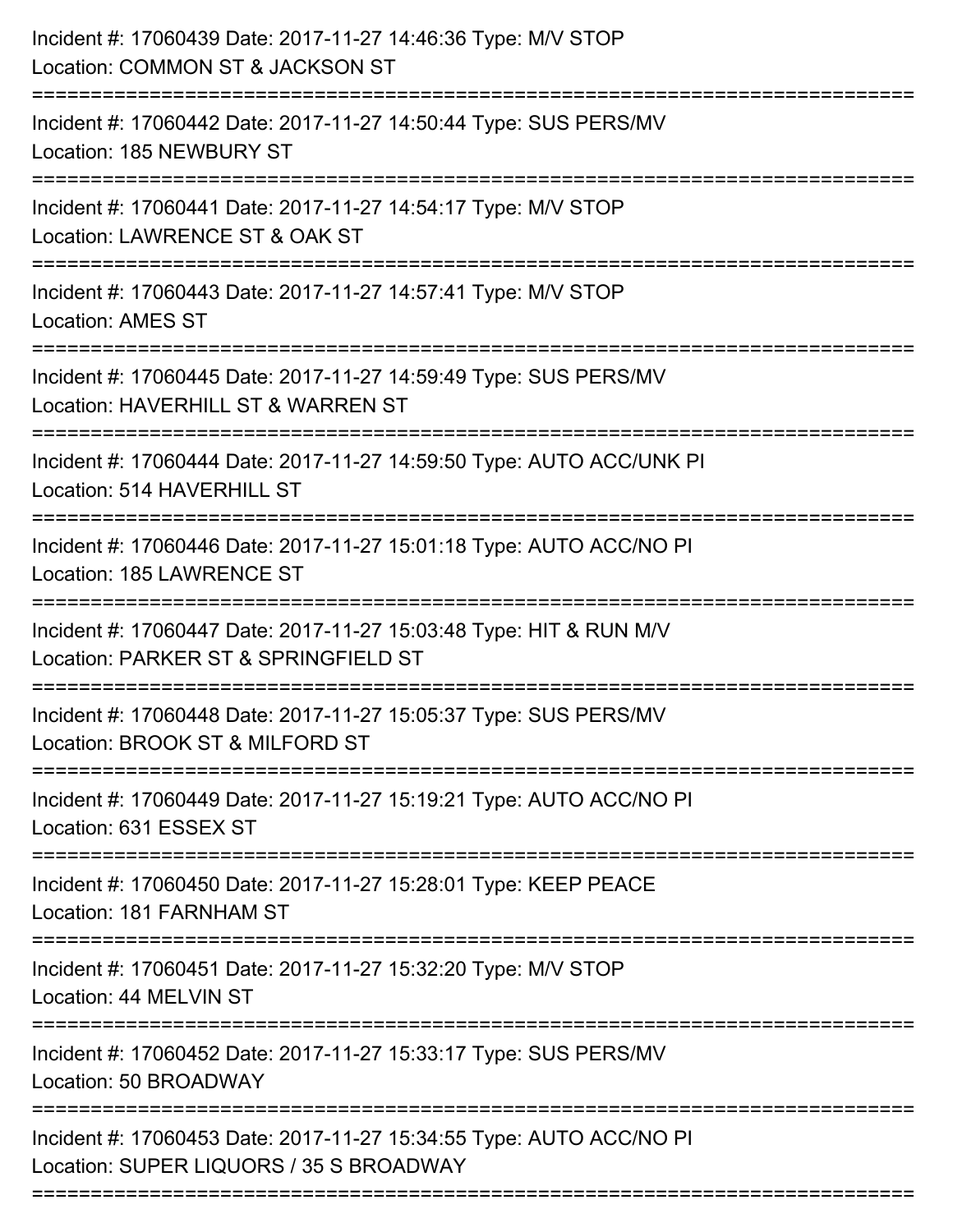| Location: 47 LORING ST |  |
|------------------------|--|
|------------------------|--|

| Incident #: 17060455 Date: 2017-11-27 16:09:41 Type: AMBULANCE ASSSI<br>Location: 800 ESSEX ST                             |
|----------------------------------------------------------------------------------------------------------------------------|
| Incident #: 17060456 Date: 2017-11-27 16:21:22 Type: M/V STOP<br>Location: METHUEN ST & UNION ST                           |
| Incident #: 17060457 Date: 2017-11-27 16:32:04 Type: AUTO ACC/NO PI<br>Location: MERRIMACK ST & S UNION ST                 |
| Incident #: 17060458 Date: 2017-11-27 16:56:57 Type: MISSING PERS<br>Location: LAWRENCE HIGH SCHOOL / 70 N PARISH RD       |
| Incident #: 17060459 Date: 2017-11-27 17:10:28 Type: MV/BLOCKING<br>Location: 100 TREMONT ST                               |
| Incident #: 17060460 Date: 2017-11-27 17:15:22 Type: DISTURBANCE<br>Location: 550 BROADWAY                                 |
| Incident #: 17060461 Date: 2017-11-27 17:18:56 Type: GENERAL SERV<br>Location: 490 HAMPSHIRE ST                            |
| Incident #: 17060462 Date: 2017-11-27 17:24:25 Type: SUS PERS/MV<br>Location: 401 HAVERHILL ST                             |
| Incident #: 17060463 Date: 2017-11-27 17:28:52 Type: MV/BLOCKING<br>Location: 395 HOWARD ST                                |
| ======================<br>Incident #: 17060464 Date: 2017-11-27 17:36:05 Type: AUTO ACC/UNK PI<br>Location: 91 WINTHROP AV |
| Incident #: 17060465 Date: 2017-11-27 17:48:21 Type: INVEST CONT<br>Location: 4 UNION ST                                   |
| Incident #: 17060466 Date: 2017-11-27 17:49:45 Type: M/V STOP<br>Location: LOWELL ST & WINTER ST                           |
| Incident #: 17060467 Date: 2017-11-27 17:50:38 Type: M/V STOP<br>Location: HAMPSHIRE ST & HAVERHILL ST                     |
|                                                                                                                            |

Incident #: 17060468 Date: 2017 11 27 17:56:46 Type: M/V STOP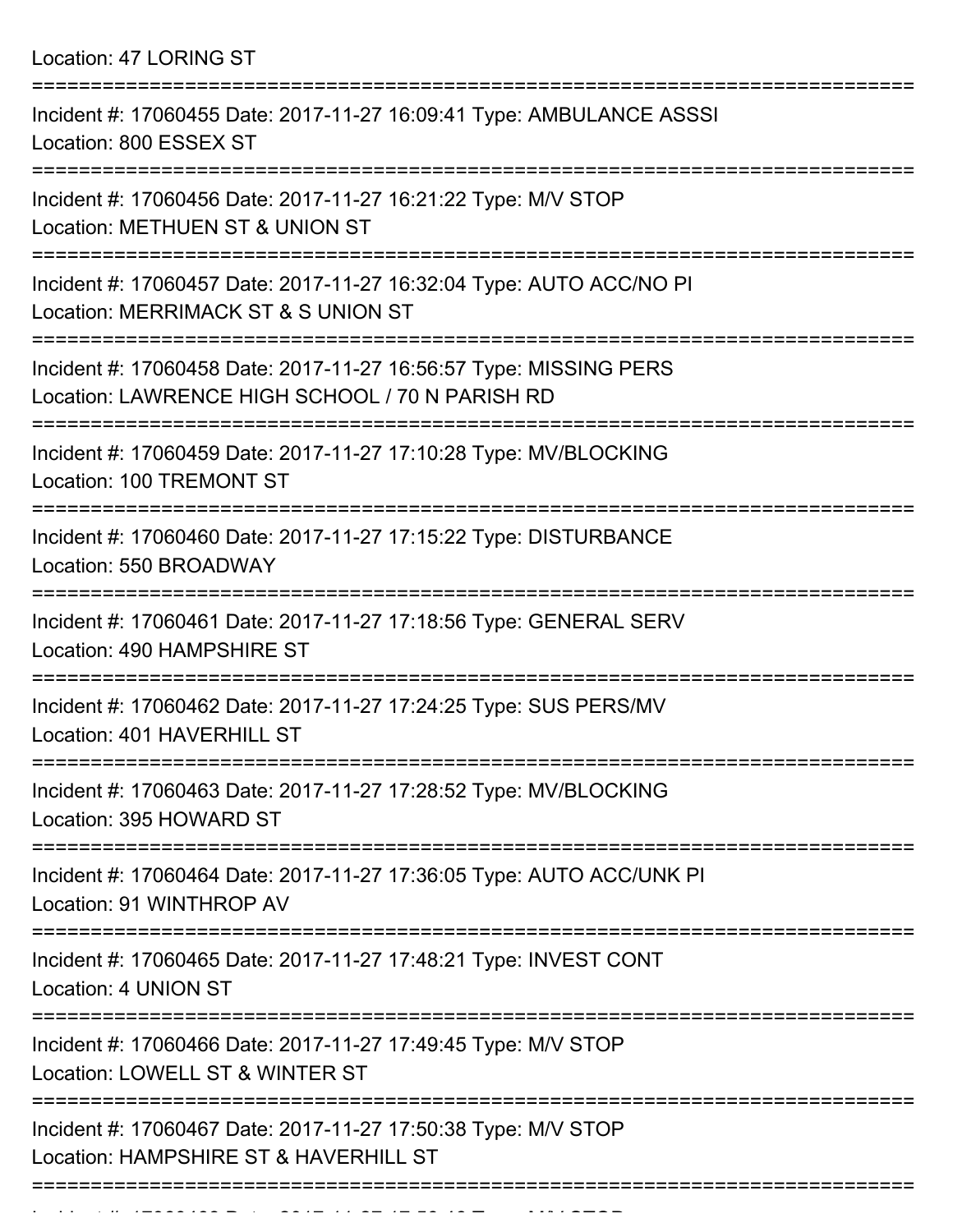| Location: BROADWAY & LOWELL ST                                                                                         |
|------------------------------------------------------------------------------------------------------------------------|
| Incident #: 17060470 Date: 2017-11-27 17:58:27 Type: CK WELL BEING<br>Location: 19 ODILE ST                            |
| Incident #: 17060469 Date: 2017-11-27 17:59:56 Type: INVEST CONT<br>Location: 136 NEWBURY ST<br>:==================    |
| Incident #: 17060471 Date: 2017-11-27 18:06:34 Type: M/V STOP<br>Location: 853 ESSEX ST                                |
| Incident #: 17060472 Date: 2017-11-27 18:07:51 Type: GENERAL SERV<br>Location: HAMPSHIRE ST & LAWRENCE ST              |
| :========================<br>Incident #: 17060473 Date: 2017-11-27 18:11:12 Type: M/V STOP<br><b>Location: HIGH ST</b> |
| Incident #: 17060474 Date: 2017-11-27 18:15:23 Type: M/V STOP<br>Location: HIGH ST & STORROW ST                        |
| Incident #: 17060475 Date: 2017-11-27 18:19:17 Type: FIGHT<br>Location: 148 WILLOW ST #1                               |
| Incident #: 17060476 Date: 2017-11-27 18:24:53 Type: INVEST CONT<br>Location: 340 AMES ST                              |
| Incident #: 17060477 Date: 2017-11-27 18:32:55 Type: ABAND MV<br>Location: 10 W KENNETH ST                             |
| Incident #: 17060478 Date: 2017-11-27 18:35:19 Type: LARCENY/PAST<br>Location: WALK IN / DURSO AV & WINTHROP AV        |
| Incident #: 17060479 Date: 2017-11-27 18:59:36 Type: M/V STOP<br>Location: LOWELL ST & OXFORD ST                       |
| Incident #: 17060480 Date: 2017-11-27 19:09:17 Type: M/V STOP<br>Location: 83 BODWELL ST                               |
| Incident #: 17060483 Date: 2017-11-27 19:10:30 Type: LOST PROPERTY<br>Location: HAMPSHIRE ST & LOWELL ST               |
|                                                                                                                        |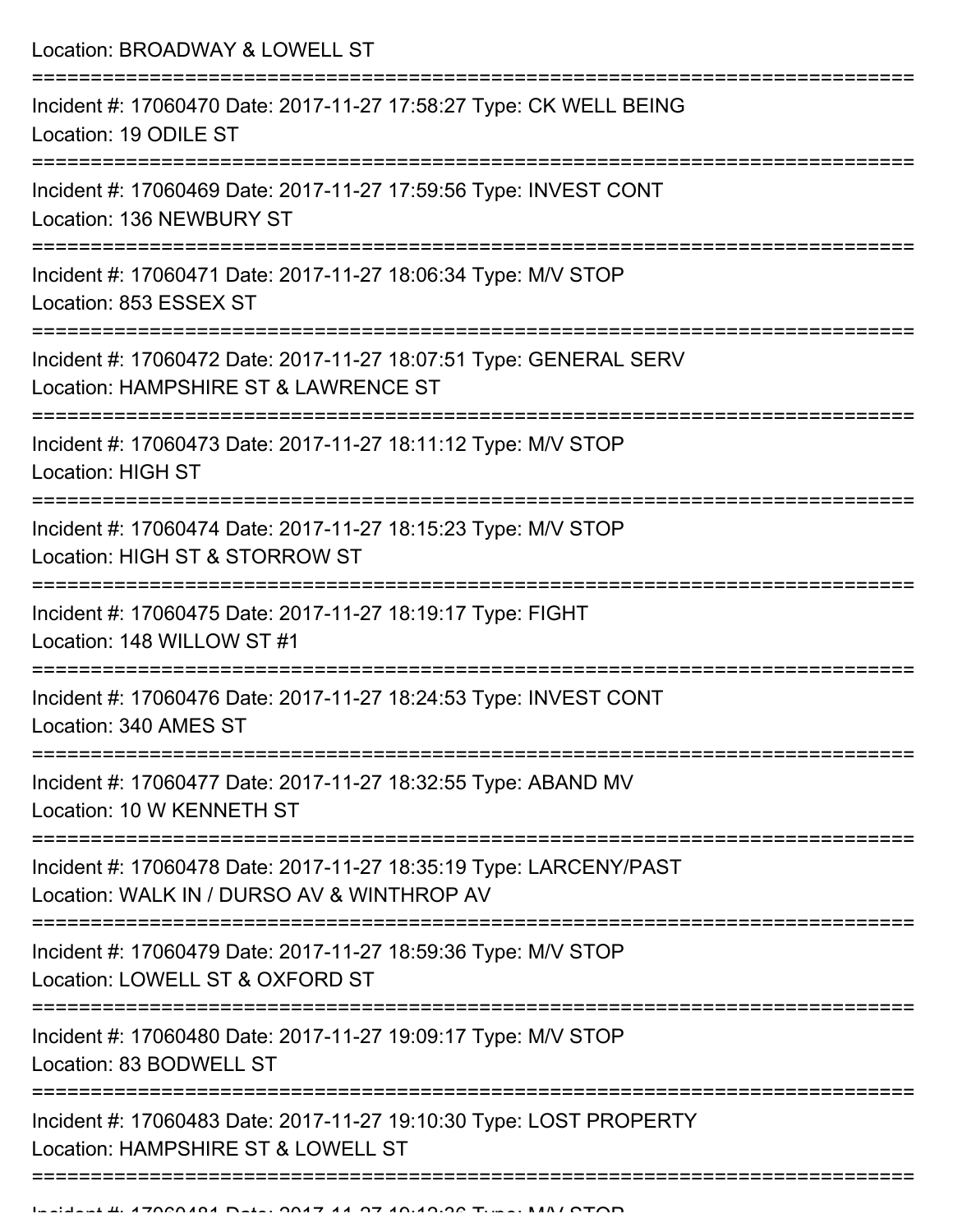| <b>Location: 18 PLEASANT TER</b>                                                                                                          |
|-------------------------------------------------------------------------------------------------------------------------------------------|
| Incident #: 17060482 Date: 2017-11-27 19:13:56 Type: FIRE<br>Location: 96 HANCOCK ST<br>=================================                 |
| Incident #: 17060484 Date: 2017-11-27 19:31:38 Type: KIDNAP/PAST<br>Location: 181 FARNHAM ST                                              |
| Incident #: 17060485 Date: 2017-11-27 19:33:17 Type: MISSING PERS<br>Location: LAWRENCE ST & PARK ST                                      |
| Incident #: 17060486 Date: 2017-11-27 19:35:34 Type: ALARM/BURG<br>Location: LA MODA / 407 ESSEX ST                                       |
| :===================================<br>Incident #: 17060487 Date: 2017-11-27 19:49:08 Type: M/V STOP<br>Location: TENNEY ST & WHITMAN ST |
| Incident #: 17060488 Date: 2017-11-27 20:00:15 Type: B&E/MV/PAST<br>Location: 22 FLORENCE ST                                              |
| Incident #: 17060489 Date: 2017-11-27 20:11:30 Type: M/V STOP<br>Location: GREENFIELD ST & LORING ST                                      |
| Incident #: 17060490 Date: 2017-11-27 20:31:59 Type: RECOV/STOL/MV<br>Location: 19 BELLEVUE ST                                            |
| Incident #: 17060491 Date: 2017-11-27 20:35:59 Type: DOMESTIC/PAST<br>Location: WALK IN WALK IN / 119 HAVERHILL ST #3 FL 3                |
| Incident #: 17060492 Date: 2017-11-27 20:58:00 Type: DISTURBANCE<br>Location: 73 PROSPECT ST                                              |
| Incident #: 17060493 Date: 2017-11-27 21:12:51 Type: 911 HANG UP<br>Location: 83 CROSS ST FL 1                                            |
| Incident #: 17060494 Date: 2017-11-27 21:17:51 Type: NOTIFICATION<br>Location: 36 HUDSON AV FL 3                                          |
| Incident #: 17060495 Date: 2017-11-27 21:20:41 Type: M/V STOP<br>Location: EXETER ST & OSGOOD ST                                          |
| Incident #: 17060496 Date: 2017-11-27 21:22:11 Type: M/V STOP                                                                             |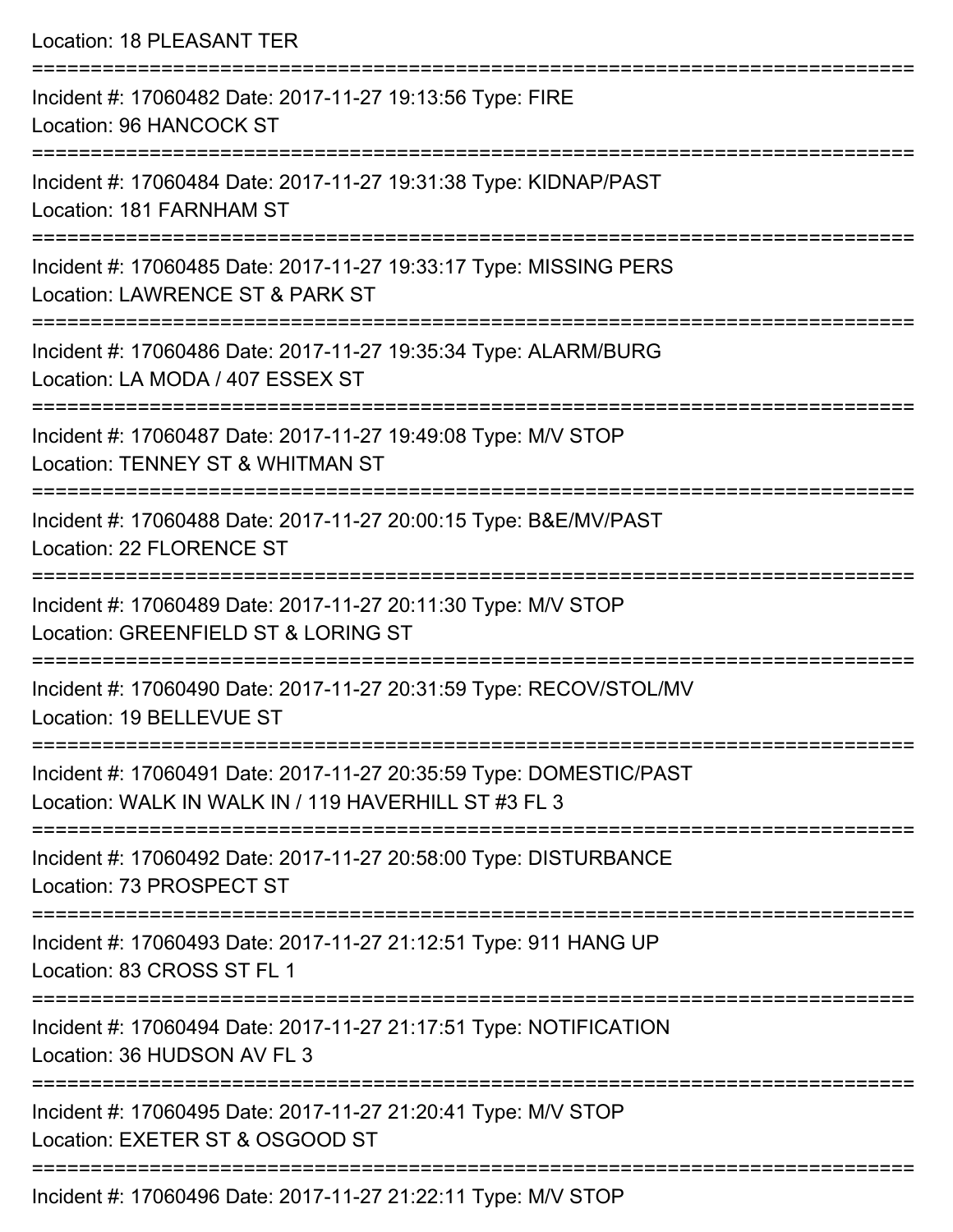| Incident #: 17060497 Date: 2017-11-27 21:26:09 Type: INVESTIGATION<br>Location: ELITE LOUNGE / 336 COMMON ST |
|--------------------------------------------------------------------------------------------------------------|
| Incident #: 17060498 Date: 2017-11-27 21:27:42 Type: MAN DOWN<br>Location: 77 S UNION ST                     |
| Incident #: 17060499 Date: 2017-11-27 21:31:40 Type: INVEST CONT<br>Location: 45 HILLSIDE AV                 |
| Incident #: 17060500 Date: 2017-11-27 21:33:53 Type: UNATENEDCHILD<br>Location: 64 DUCKETT AV                |
| Incident #: 17060501 Date: 2017-11-27 21:49:07 Type: DOMESTIC/PROG<br>Location: 174 GARDEN ST FL 1           |
| Incident #: 17060502 Date: 2017-11-27 21:55:14 Type: VIO CITY ORD<br>Location: 28 SUMMER ST                  |
| Incident #: 17060503 Date: 2017-11-27 22:08:15 Type: CK WELL BEING<br>Location: 222 PHILLIPS ST              |
| Incident #: 17060504 Date: 2017-11-27 22:22:53 Type: CK WELL BEING<br>Location: 39 TREMONT ST                |
| Incident #: 17060505 Date: 2017-11-27 22:26:13 Type: B&E/PAST<br>Location: DUNKING DONUTS / 226 WINTHROP AV  |
| Incident #: 17060506 Date: 2017-11-27 22:34:16 Type: DOMESTIC/PROG<br>Location: 8 INMAN ST #16               |
| Incident #: 17060507 Date: 2017-11-27 22:44:16 Type: GENERAL SERV<br>Location: 329 HIGH ST                   |
| Incident #: 17060508 Date: 2017-11-27 23:00:58 Type: SUS PERS/MV<br>Location: LORING ST & SALEM ST           |
| Incident #: 17060509 Date: 2017-11-27 23:14:14 Type: LOUD NOISE<br>Location: 141 AMESBURY ST #606            |
| Incident #: 17060510 Date: 2017-11-27 23:44:48 Type: SUICIDE ATTEMPT                                         |